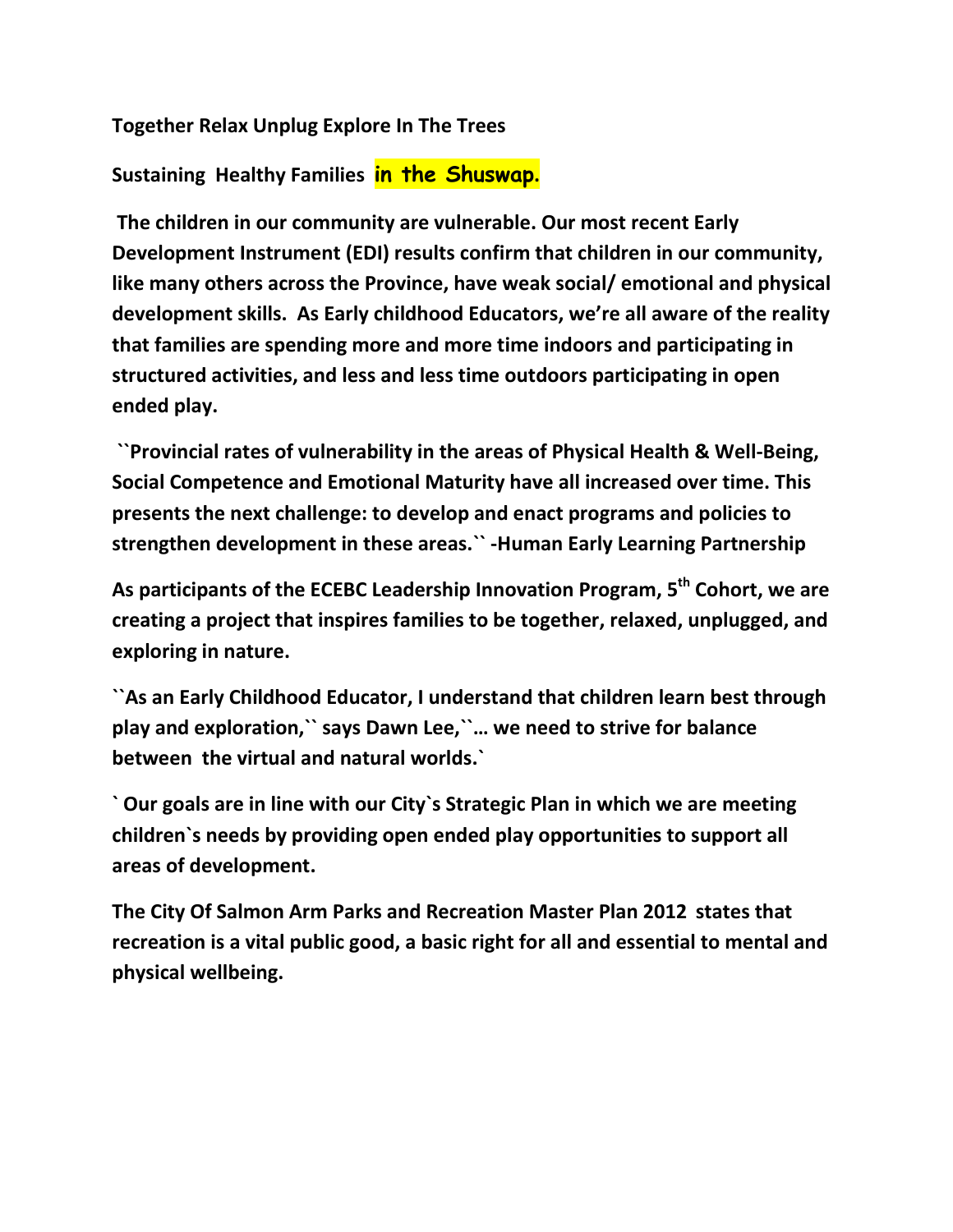**Our community's vision is to create an atmosphere where families are active and curious about nature. It's critical that we all have a healthy relationship with our natural environment, each other, and the community as a whole.** 

**Here in Salmon Arm, we've partnered with City officials and Rotary club to enhance an under developed park by installing six drums made from recycled materials, a hanging wooden xylophone, and interactive signs that encourage outdoor exploration through our senses. The green space is located in an open and accessible area of town, close to schools, childcare, and recreation facilities. The park is a beautiful home to many plant and animal species- both land and aquatic. We haven't just created a Drum park but rather a place for gathering, reflecting and appreciating the natural surroundings. This is a place to escape from the pressures and stress of today's society. Come together, make connections, notice patterns, take deep breaths, plug into nature and discover that everything is interesting and alive…A true oasis!** 

**``Rhythm is the basis of self-regulation. We all felt secure and safe from the sound and feel of our mothers heart beat as infants. The universe moves to a rhythm, our belief is that drumming brings us back to those roots of self` regulation and security. Drumming crosses all boundaries of age, ability and culture." –Friday Bailey** 

**This project has enabled us to share what we know about family connection and attachment, play, stress, nature, rhythm and technology – all in one place. A most pleasant surprise has been the number of adults and even seniors who are experimenting with rhythm and beat. We are consistently asked "Can I do anything I want?" No rules can take many people out of their comfort zone but we always see them leaving with a smile says Trudi Hobson.**